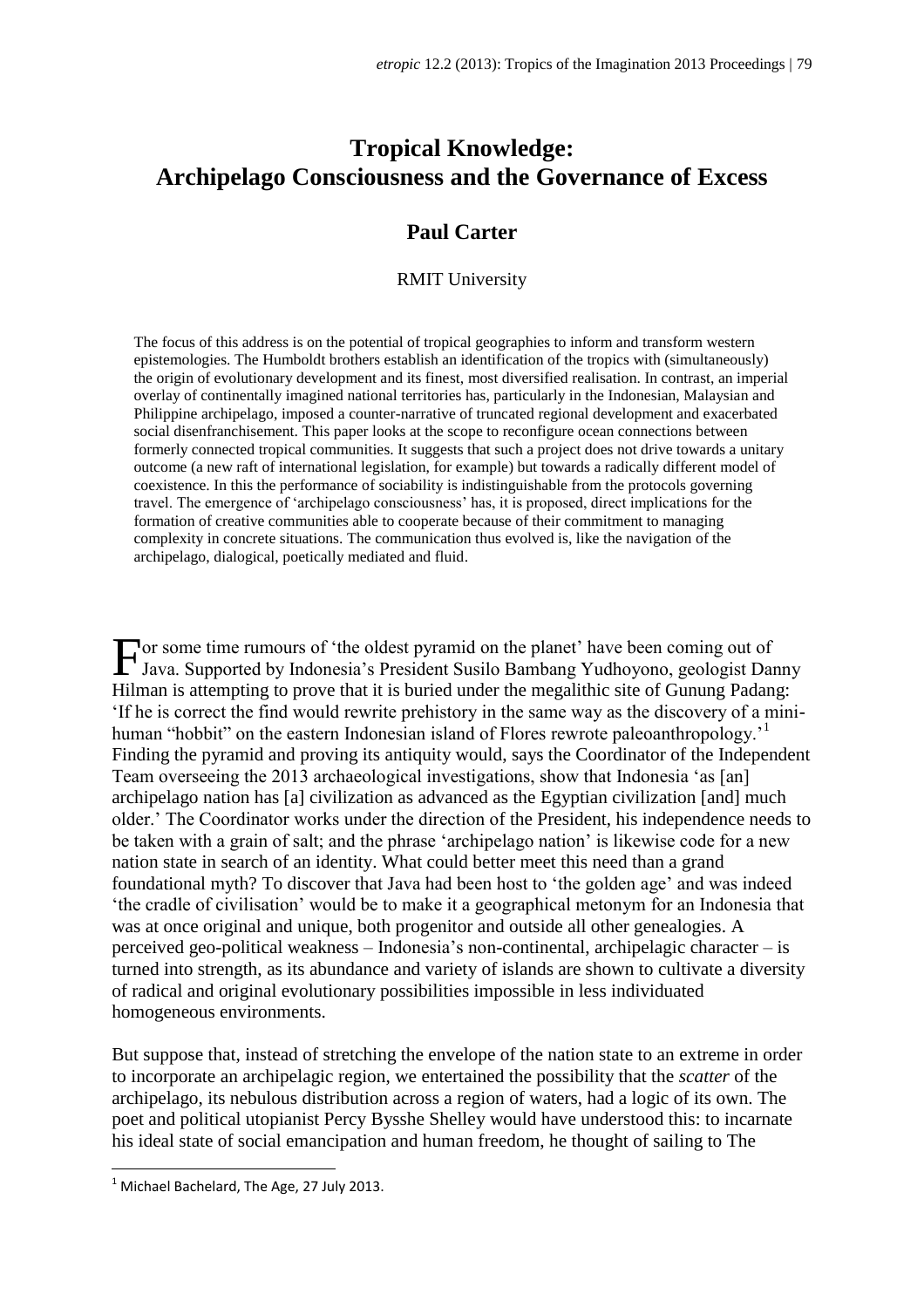Sporades, a group of islands in the Aegean Sea which, as their name implied, constituted an *extreme* archipelagic condition; in relation to the rationally organized Cyclades, the occasional distribution of these islands defied conventions of predictability, regularity and subordination to a geometrical rule. The great theorist of languages Wilhelm von Humboldt did not share Shelley's revolutionary parti pris - he broadly accepted 'the *national* character of languages<sup> $2$ </sup> – yet he had no doubt that searches for the 'so-called cradle of the human race' had a 'mythical character': we do not know, he says, of any time 'in which the human race has not been divided into social groups.<sup>3</sup> In other words language was inherently plural. Even the origins of different languages obeyed this rule. Superficially, Wilhelm's unfinished treatise on Kawi, the ancient language of Java, could be seen as offering early support for the Indonesian nationalist attempt to prove the nation's predestination. In fact, though, von Humboldt attributes the genius of Kawi to the archipelagic character of communication in the region where it developed – a point to be touched on later

Of course archipelagic communication is not necessarily emancipatory: the challenge of physical separation and multiplicity might have the opposite effect. Just as languages lose their poetic charge when globalised, so the discourse of the archipelago might have to be artificially unified and differentiated from discourse at large. Cribb and Ford explain how the archipelago can be used 'to highlight the way in which dispersed institutions are able to have an identity because the physical distance that separates them is trumped by the social distance that detaches them from their immediate environment but unites them with each other.' They cite Solzhenitsyn's Gulag Archipelago where 'islands of incarceration shared a way of life and complex social network in which people, goods and information were exchanged, but as islands they were detached from the society around them.'<sup>4</sup> Contrast this constellated island metaphor with the anti-centralist 'archipelagic confederation' promoted by Filipino anarchist writer, Bas Umali: 'a structure that connects and interlinks politically an economically every community in the archipelago, without the need for a centralised state. It would consist of networks of autonomous villages (barangays), together comprising regional assemblies in which translocal coordination could take place. These regional assemblies in turn would constitute an archipelago wide assembly.<sup>5</sup>

Cuevas-Hewitt argues that a distinctively archipelagic political organization, a 'territory without terrain', depends on evaluating 'the sea between – the site of multiple relationships that are never fixed, but constantly in flux.'<sup>6</sup> The antithesis of this is, he considers, an obsession with islands. The 'nation-state-centric view of the world' imagines it as 'composed of discrete, bounded entities': 'it sees only islands of order, forgetting that there is a whole ocean out there that mixes the things of the world.' And Cuevas-Hewitt makes the nice point that this '"nesological" worldview' imposes 'a stark geometry of inside and outside upon thought.<sup>7</sup> But perhaps the antithesis of the archipelago is not the island but the continent. The Gulag or nation-centric conception of the archipelago is one that aims to consolidate all the parts into a single solid mass: as far as possible it tries to eliminate the scope for selforganisation associated with the sea between. In the continentalist conception of the nation

<sup>6</sup> Ibid, 244.

 2 Humboldt, Cosmos, vol 1, 357

 $3$  Ibid, 354-355

<sup>4</sup> Robert B. Cribb, Michel Ford (et al, eds), Indonesia: Beyond the Water's Edge: Managing an Archipelagic State, 7.

<sup>5</sup> Marco Cuevas-Hewitt, 'Sketching Towards an Archipelagic Poetics of Postcolonial Belonging, Budhi 1, 2007, 239-246, 242-3

<sup>7</sup> Ibid, 241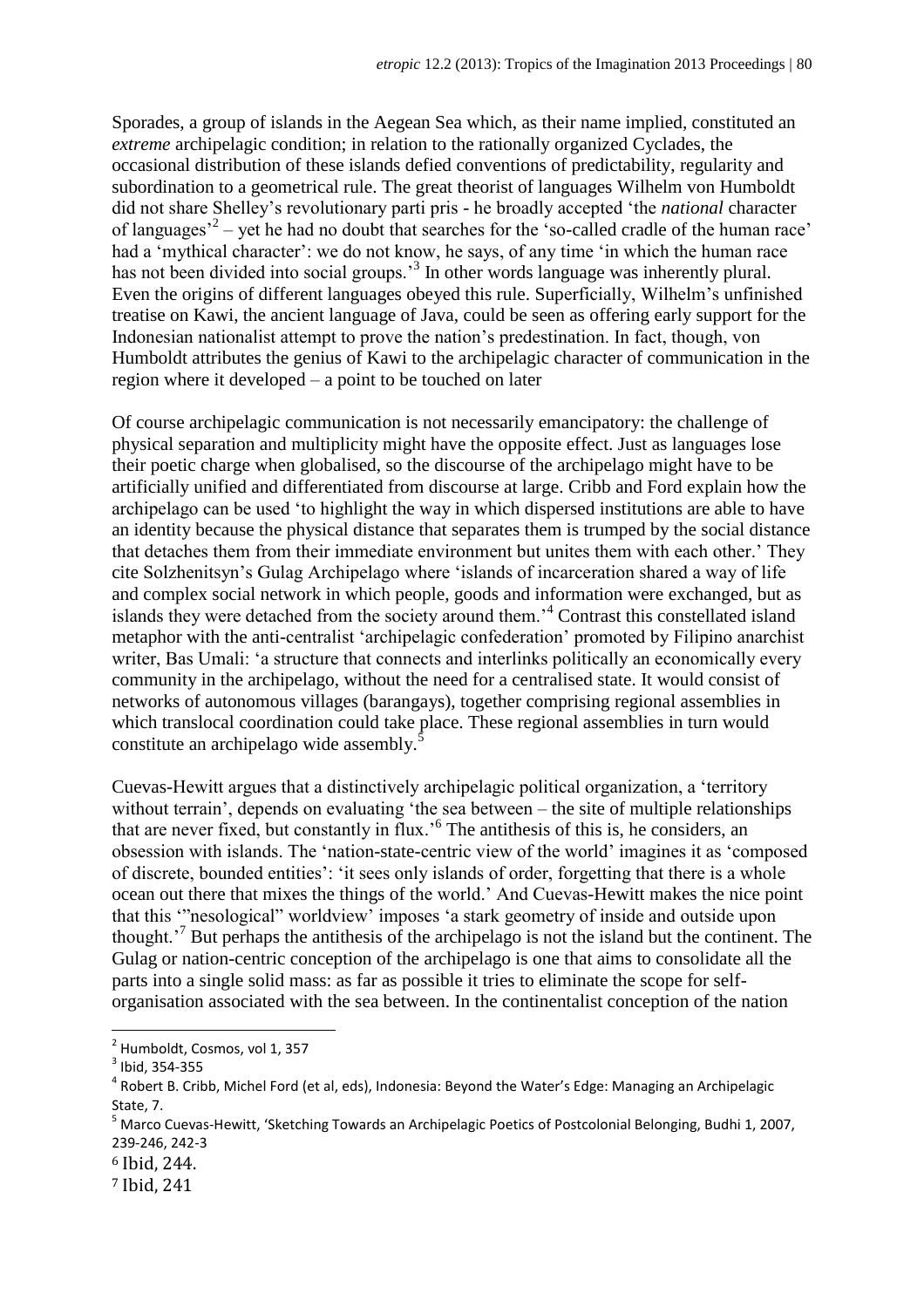state, consolidation into a single mass trumps distance. In this case it is important to avoid the stark geometry of continentalist thinking in characterising the archipelago. For instance, in the archipelago terms like 'island' and 'ocean' may change their meaning. As an alternative way of organizing communication, the archipelago may consist entirely of ports of call: no island is isolated and, if it is, it forms no part of the archipelago. Similarly, as a fractal figure, composed of regions within regions, seas within seas, the archipelago had neither limit nor outside. In this case there is in the archipelago no such thing as a girdling ocean: the archipelago is not contained but contains itself.

As this implies it is not only the theory of communication that changes in the archipelago but its practice. The archipelago may have a unity but it is one that cannot be fully represented: it cannot be conceptualized from the outside but must instead be explored and narrated like a labyrinth. As the complexity of it exceeds reduction to fixed rules, other means must be used to evoke its organization. Poetic figures of speech – the metaphor that draws distant things together  $-$  is not a sign of primitiveness in the labyrinth<sup>8</sup>: tropological discourse is perhaps inherent in the description of what exceeds rational representation. Nor is this tension between unity and diversity confined to the operations of language: it has an impact on scientific method. Alexander von Humboldt called his encyclopedic treatise on physical geography *Cosmos*, offering as his first definition of that word 'the order or adornment of discourse.<sup>9</sup> In order for a physical description of the universe to be feasible its parts must be brought together (discourse has the etymological sense of a running hither and thither); but prior to this they must be differentiated or regionalized. The discourse that does this cannot simply be an 'aggregation' of facts; it must acknowledge the distribution of 'organic types' and show the 'connecting links.'<sup>10</sup> More exactly, if comparable climatic zones around the globe display comparable ecologies (as we would say), the physical description of the globe needs to demonstrate a 'principle of unity and a primitive plan of distribution revealed in the multiplicity of the distinct organisations by which these regions are occupied.<sup>'11</sup>

The principle of unity may drive the enterprise but von Humboldt repeatedly compares his quest to that of a traveller setting out from land into an unknown ocean: it is perhaps 'the impression of boundlessness and immeasurability, which are presented to the mind by every sea voyage,<sup> $12$ </sup> that stimulates the intellect to 'discover the empire of certain natural laws, grand and simple as nature itself.' In meeting this ambition, though, von Humboldt emphasizes that there must be conceptual stepping stones. The 'immeasurable riches' of nature can only be approached 'by distributing them into groups.<sup>13</sup> The groups are physical (climatic and physical regions) but they are also intellectual (reflected in the different experimental sciences). 'Unity of contemplation'<sup>14</sup> transcends 'conceptions of the universe based upon reason.'<sup>15</sup> In fact, to proceed by speculative reason alone is to risk the kind of step-by-step logic that ignores at its peril 'the complication of phenomena.<sup>'16</sup> It is 'nesological' in Cuevas-Hewitt's sense, isolated from the real world of passage and growth – as von Humboldt says, 'by persisting in the pursuit of laws, we may find our course suddenly

 $\frac{11}{10}$  lbid, 62

 $14$  Ibid, 162

 $16$  Ibid, 75

 $^8$  Ibid, 41: 'the presentiment of discovery, the vague intuition of the mysterious to be unfolded, and the multiplicity of the paths before us, all tend to stimulate the exercise of thought in every stage of knowledge.' <sup>9</sup> Cosmos, 69

 $10$  Ibid, 55.

 $12$  Ibid, 310; see also 50.

 $13$  Ibid, 73

 $15$  Ibid, 77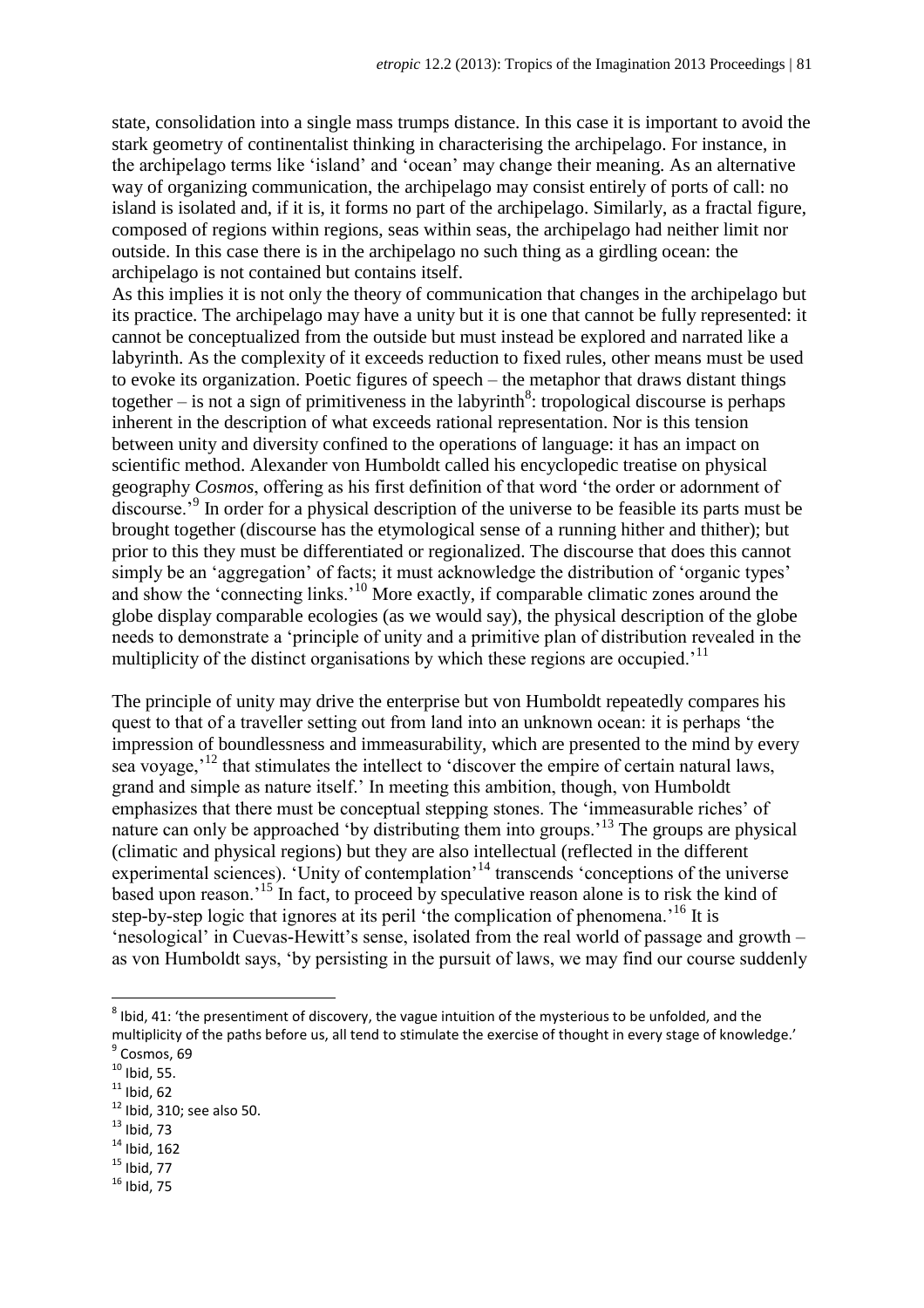arrested by an impassable chasm.<sup>17</sup> 'Science does not present itself to man until mind conquers matter in striving to subject the result of experimental investigation to rational combinations.'<sup>18</sup> In other words the detour through matter is not a deferral of arriving at a Platonic plan: it is the mirror of reason, understood not as a state but as a dynamic process involving speculation, imagination, inductive and deductive logic. The combinatory mind exists through and in relation to the outside world. We know the world because it is like us: 'the external world has no real existence for us beyond the image reflected within ourselves through the medium of the senses.<sup>19</sup> The world, indeed the universe, becomes a cosmos when what the senses tell us is translated into 'discourse': reason its ornament.

Von Humboldt's theory of knowledge is archipelagic. Unity is understood as the discovery of 'connecting links' between 'groups' or 'regions' of phenomena. Even if these links could be reduced to a precursor of Einstein's notion of a unified field theory, they would not be rendered obsolete, as the force that connected them would also be the force that their separation produced. To this extent, von Humboldt recognized organizational parallels between heaven and earth, remarking, 'If we compare the regions of the universe with one of the island-studded seas of our own planet, we may imagine matter to be distributed in groups, ether as unresolvable nebulae of different ages … or as already agglomerated into clusters of stars, or isolated spheroidal bodies.<sup>20</sup> In space 'We see matter either agglomerated into rotating, revolving spheres of different density and size, or scattered though space in the form of self-luminous vapour.<sup>21</sup> While he is discreet in drawing parallels between celestial and terrestrial groupings of matter or energy forms, noting simply that some philosophers see an analogy between 'the genetic evolution' of the stars and the various stages of growth of 'organic phenomena',<sup>22</sup> it is clear that von Humboldt sees the sky-earth analogy as more than ornamental. By uniting 'the phenomena of our own globe and those presented in the regions of space … [we] convert the physical history of the globe into the physical history, the one term being modeled upon that of the other.<sup>523</sup> In other words, any knowledge will be discursive, a running hither and thither between analogous regions with the object of showing 'the simultaneous action and connecting links of the forces which pervade the universe.'<sup>24</sup>

The point of examining von Humboldt's theory of knowledge is not simply to demonstrate the relevance of the archipelagic metaphor. It is to suggest that it grows from a particular geographical encounter. While von Humboldt's archipelagic conception of unity – shared incidentally with his brother – is presented as an epistemological desideratum, it has a provenance in the senses as well as the realm of inner contemplation. As early as 1807 Alexander had noted, 'The nearer we approach the tropics, the greater the increase in the variety of structure, grace of form, and mixture of colors, as also in perpetual youth and vigor of organic life'. In the sense the tropics provided the best real world laboratory in which to study the earth's physical history. The problem was that their mineral, vegetable and animal profusion threatened to overwhelm the senses. In South America Alexander was particularly impressed by the vertical stratification of ecosystems*:* 'The regions of the torrid zone not only give rise to the most powerful impressions by their organic richness and their abundant

- $18$  Ibid, 76
- $^{19}$ Ibid, 76
- $20$  Ibid, 88
- $21$  Ibid, 82
- $^{22}$  Ibid, 84
- $^{1111}$ ,  $^{111}$ ,  $^{111}$
- $24$  Ibid, 55

 $\overline{a}$  $17$  Ibid, 74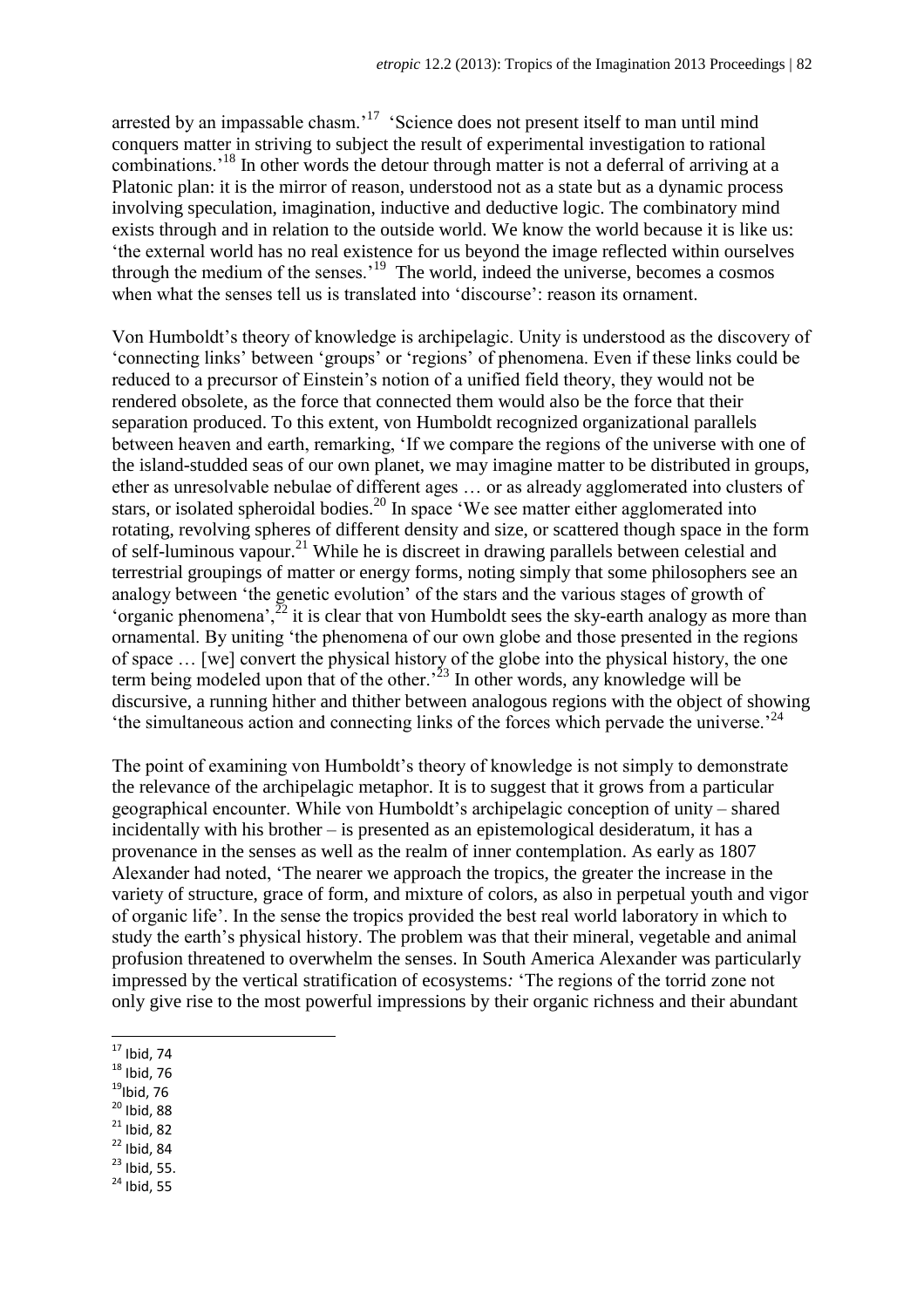fertility, but they likewise afford the inestimable advantage of revealing to man, by the uniformity of the variations of the atmosphere and the development of vital forces, and by the contrasts of climate and vegetation exhibited at different elevations, the invariability of the laws that regulate the course of the heavenly bodies reflected, as I were, in terrestrial phenomena.<sup>25</sup> This is the theory: that in the tropics 'organic richness' and 'the invariability of the laws' are both demonstrated to their maximum effect. In practice, though, as Jason Lindquist notes in his study of Alexander von Humboldt's *Personal Narrative*, the superabundance of tropical phenomena was overwhelming. Where 'lianas' climb from the ground to the treetops in a 'continual interlacing of parasite plants, the botanist is often led to confound the flowers, the fruits and leaves, which belong to different species.<sup> $26$ </sup> The lianas are natural 'connecting links' that not only confound the attempt to reduce the jungle to an aggregation of objects but suggest a vital principle indifferent and even hostile to rational species-by-species classification.

While Humboldt's assessment of tropical vegetation is invariably positive, he is conscious of 'entering in some sort on a new state of existence,' 'where man no longer appears as the centre of creation.'<sup>27</sup> For the observational scientist, the challenge is essentially discursive: 'It is now become scarcely possible to connect so many different materials with the narration of events,' a drama of 'dispersion and aggregation' which perhaps can only be resolved by adopting an archipelagic, rather than centralist or continentalist, compositional aesthetic. As Lindquist argues, the challenge of 'vegetable and visual overload' not only challenged Humboldt's 'aesthetic sensibility' and 'his ability to create a coherent textual representation of the New Continent: it stimulated 'significant epistemological shifts.'<sup>28</sup> In particular, it led Humboldt to regionalize phenomena, to attribute to the 'multitude of objects' to hand a 'peculiar character' that distinguished a 'zone'<sup>29</sup>; with this tool 'zones' could be differentiated but also compared and contrasted so that, gradually, broader organisational principles emerged. This was not only a powerful tool for understanding the physical history of the planet, it also suggested an aesthetic strategy. After all, European landscape artists were already used to grouping phenomena, subjecting the multitude of objects to picturesque compositional principles. The opportunity afforded by the tropics was to transform the picturesque into a heuristic device that could illuminate the principles of physical geography. For, if it was true that there is 'a certain physiognomy of nature exclusively peculiar to each portion of the earth,' then, in principle, 'the artist, by analyzing the various groups' might 'resolve beneath his touch the great enchantment of nature – if I may venture on so metaphorical an expression - as the written words of men are resolved into a few simple characters.'<sup>30</sup>

But perhaps the expression was not metaphorical. To compare the discourse of physical geography to a painting by Claude Lorraine or Ruisdael was to emphasise the point that a philosophical understanding of the unity of the universe depended on holding all the parts in

 $\overline{a}$ <sup>25</sup> Ibid, 34

<sup>&</sup>lt;sup>26</sup> Lindquist, 223

<sup>&</sup>lt;sup>27</sup> Lindquist, Threats to the Human Subject, 223

<sup>28</sup> Ibid, 222

<sup>29</sup> Ibid 230

<sup>&</sup>lt;sup>30</sup> Cosmos, II, 97. A 'physiognomical' study of this type by Albert Berg is illustrated in the Introduction to the Johns Hopkins University paperback edition of Cosmos (vol II, xviii): 'Such studies did not merely aim for picturesque effects … in their ability to convey a physiognomy, they were also demonstrations of physical law and the "cooperation of forces".' (II, xix)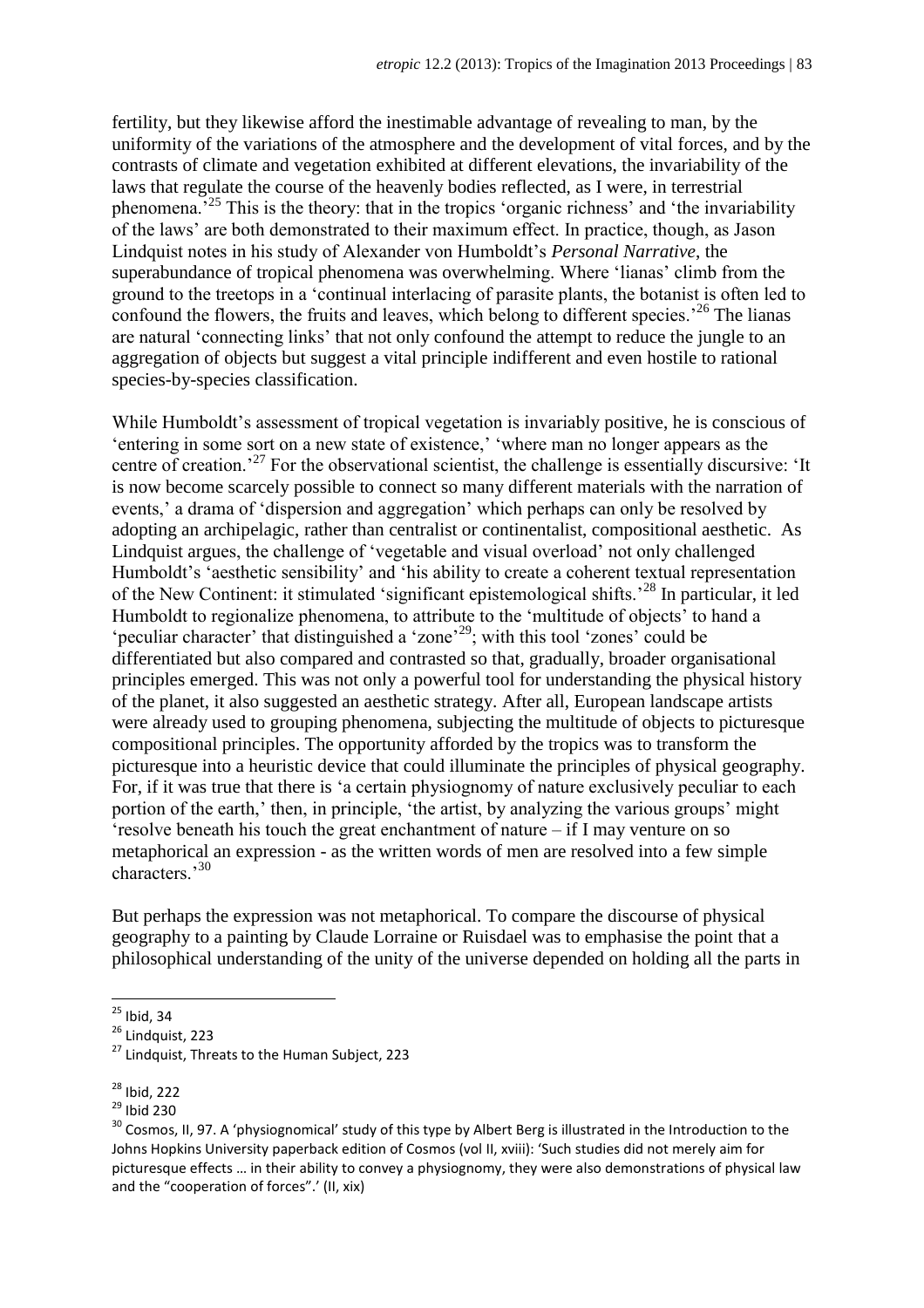play. It was an art of arrangement that disclosed the connecting links between parts, an irreducible and harmonious combination of many phenomena in such a way that they could be visualized and grasped all at once. To do this it had to exhibit a kind of chiaroscuro that suggested the intermingling of different phenomena: the centralized perspective technique of fifteenth century Florence would hardly do. The capacity of such landscape painters to harmonise the different elements depended on not looking too closely at individual elements. It involved a certain turning away or abstraction of vision from the particular. How else could the sublime, 'inexhaustible treasure'<sup>31</sup> of the tropics be brought within the realm of computation? After all there was a paradox about von Humboldt's praise of the tropics: if it so promoted the advancement of learning, why was Europe the home of the sciences? Von Humboldt felt that a relationship existed between culture and climate – on which principle 'a land gladdened by cloudless azure skies' should encourage 'the natural capacities of the mind'; or, more particularly, a tropical environment should logically enjoy the highest intellectual development – 'As, therefore, richness and grace of language are unfolded from the most luxuriant depths of thought, so we have been been unwilling wholly to disregard the bond which so closely links together the physical with the sphere of the intellect.<sup>32</sup> Why then has it been left to 'the inhabitants of a small section of the temperate zone' to discover the laws of nature $2^{33}$ 

Von Humboldt finds this all the more surprising because the atmosphere in northern Europe, far from offering cloudless azure skies, is subject to 'perpetual local variations' that 'affect the movements of the atmosphere.' In short, it is cloudy. Perhaps the epistemological equivalent of this turbulent atmosphere is the concept of grouping: the natural chiaroscuro of the landscape provides the pattern or organizational template thrown over a multiplicity of phenomena. If that is the case, it took the encounter with the tropics to make it explicit. It was in the discovery of a zone that lacked chiaroscuro, where northern mists were absent and, instead, the sun beat down mercilessly and vertically on forests that only a naïf artist  $-$  a rational Rousseau of the south - could hope to evoke, that the archipelagic 'atmosphere' of reason emerged. This did not mean, though, that such propensities would not be found in a far more advanced state in the tropics but they would, logically, be found not in the continental mountains and forests of South America but in the island-studded seas of the east. Accordingly, Alexander notes as a partial exception to the squandering of the advantages offered by these favoured [tropical] regions,' the advance of Sanskrit 'penetrating further within the torrid zone, as my brother Wilhelm von Humboldt has shown in his great work on the Kavi $^{34}$ 

Von Humboldt's philosophy of science developed in response to the challenge of representing the tropics. His conceptualization of the cosmos depended on devising a geographical lexicon that was figurative, that made the strange familiar by making it possible to visualize it. In other words the tools he used 'to conquer cognitively the physical and historical world' were *tropic*: they were figurative forms of thought that had exact analogies in the theory and practice of language and in the history and aesthetics of western art.<sup>35</sup> Because of this it was also logical that the second volume of Cosmos should be dedicated to an examination of the way poets, geographers, philosophers, painters and scientists had

 $\overline{a}$ 

 $31$  Cosmos, II, 93

<sup>32</sup> Cosmos I, 357-358.

<sup>&</sup>lt;sup>33</sup> Cosmos I 36

<sup>&</sup>lt;sup>34</sup> Cosmos 1, 35, 36

<sup>&</sup>lt;sup>35</sup> See on this F.R. Ankersmit's discussion of Hayden White's Tropics in History and Tropology: The Rose and Fall of Metaphore, 10.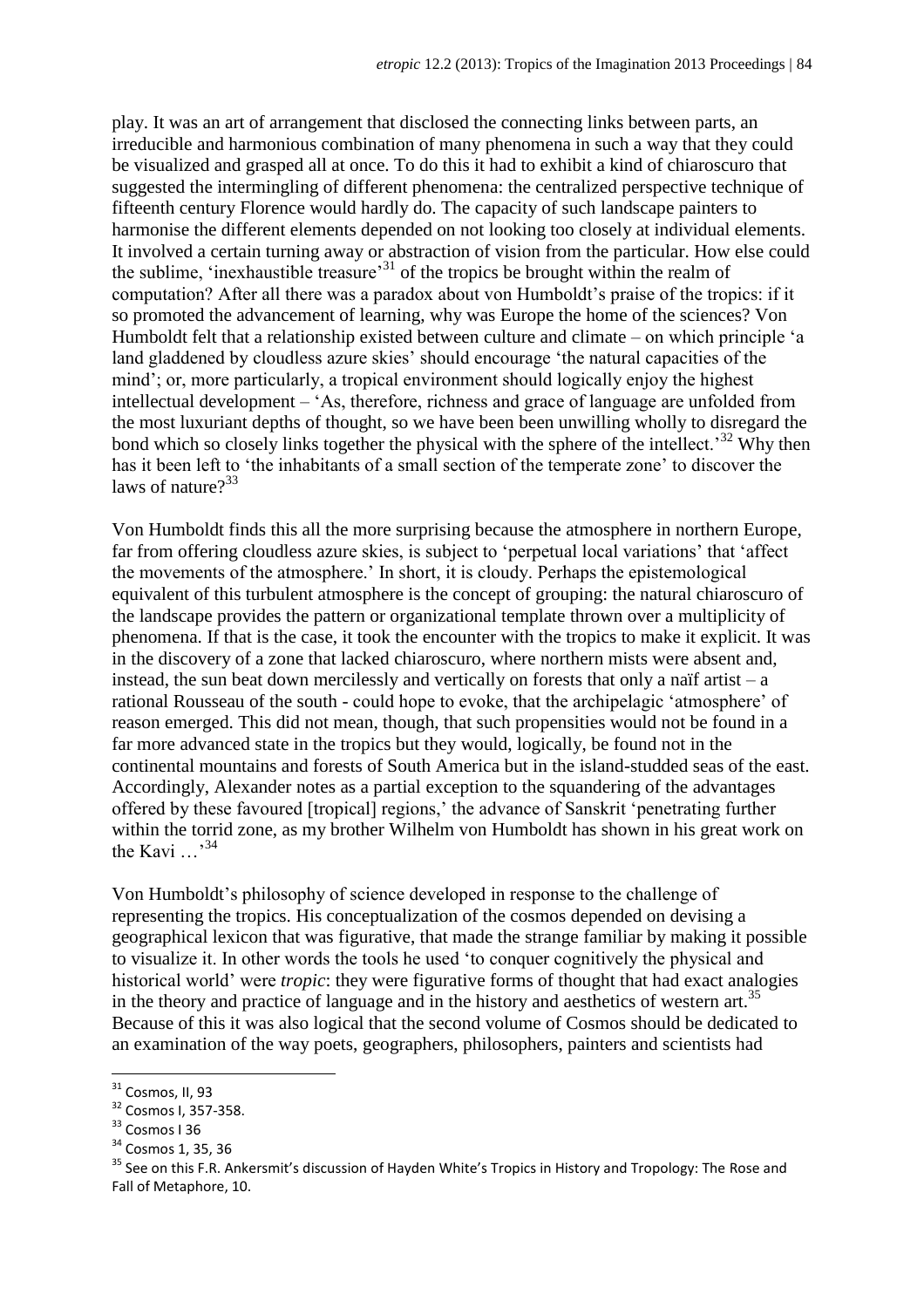perceived and rationalized nature. The point made here is not simply that von Humboldt's method was tropological but that it derived from his encounter with the tropics. The trope or figure of speech renders the idea expressed more concretely by the term 'turn of phrase'. Tropic speech is a discourse of turning, of turning away and turning towards. The evasiveness of north European skies fosters a turning away from the sharp outline of particulars and a taste for generalized, composite forms (or regions). The same distance from phenomena, though, encourages a turning towards – a search for metaphors or other styles of figurative representation that bring what is obscure into clear view. If the external world available to us must mirror the constitution of the mind, then the turn that characterizes the formation of a concept is analogous to the galaxies 'agglomerated into rotating, revolving spheres.' Further, these spheres are not distributed at random but systematically - Humboldt speculated that the universe consisted of 'innumerable systems scattered like islands through the immensity of space, and each composed of a sun and a moon': in a further turn of speech, then, they can be thought of as island systems or archipelagos.

If an understanding of the cosmos depends on the order of language – what might be called a scientific tropology – it is in the study of language that a distinctively tropical knowledge might be expected emerge. Language stands between inner and outer worlds; it is the filter between the senses and the faculty of contemplation. Its template determines what can be grouped and linked in the external world and how these phenomena are ordered into concepts. Even if its writing is built out of very few characters, its discursive combinations are, like the organic richness of the tropics, inexhaustible. In non-Platonic reality, the richness and grace of language only unfolds from 'the most luxuriant depths of thought' because it also grows out of the most luxuriant depths of the tropics, the entanglement, that is, with those zones of the earth that because they 'give rise to the most powerful impressions by their organic richness and abundant fertility' also reveal 'the invariability of the laws that regulate the course of the heavenly bodies, reflected, as it were, in terrestrial phenomena.<sup>36</sup> Here, incidentally, the tropological basis of Cosmos is stated: the dual study of heaven and earth is justified because each is a figure of the other. The community of thought is directly related to the community of nature – and indeed of other peoples who can be thought of like systems of stars or spiraling galaxies. Wilhelm von Humboldt explained, 'As the individual sound stands between the human being and the object, so the whole language steps in between him and the nature that affects him both inwardly and outwardly. He surrounds himself with a world of sounds, so as to take up and process within himself the world of objects. … By the same act by means of which he spins language out of himself, he spins himself into it, and every language draws about the people that possess it a circle from which it is possible to exit only by stepping over at once into the circle of another<sup>37</sup>

To return to Wilhelm and to his championing of Kawi as a kind of Ursprache seems to be a return to the mythological mindset found in the search for Java's ancient pyramids, but one of the many distinctions of this von Humboldt's philosophical investigations is the light they throw on language as discourse. As already indicated, Wilhelm assumed that a multiplicity of languages had been spoken from the beginning. What mattered was not their putative origins but the dynamic manner of their development. Like his brother, Alexander, Wilhelm

 $\overline{\phantom{a}}$ <sup>36</sup> Cosmos I, 36

<sup>37</sup>434; 60

<sup>(</sup>academia.edu/1041855/The\_Expressivist\_Conception\_of\_Language\_and\_World\_Humboldt\_and\_the\_Charge \_of\_Linguistic\_Idealism\_and\_Relativism)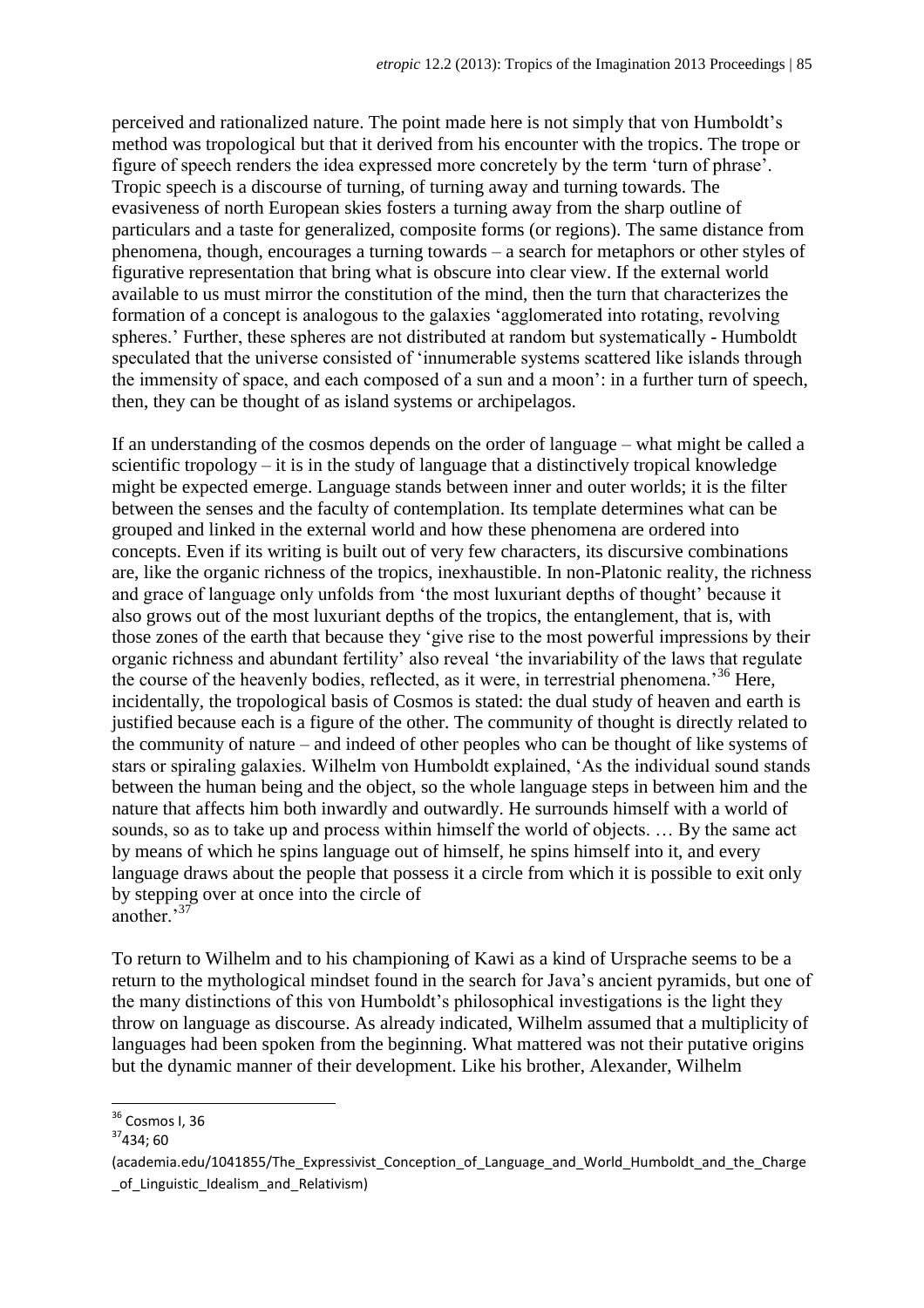understood languages as heuristic tools for thinking the cosmos into being. It was the degree to which they actualized the complexity of phenomena and our relationship with them that interested him. Like the naturalist who only sees what is round him<sup>38</sup> and yet intuits a regional physiognomy or character, so with the language speaker: while he is speaking to another person, he is also aware that this exchange presupposes a 'network' or community of speech: 'Language can be compared to an immense web, in which every part stands with the others, and all with the whole, in a more or less determinately recognizable context. Whatever his point of departure, the human being always makes contact in speaking with a merely selected part of this web, but does so always in such an instinct-like way, as if everything with which this one part must necessarily agree [in Übereinstimmungstehen muss] were simultaneously present to him in the same moment.<sup>39</sup>

As discourse language is defined relationally and performatively. It communicates the shared interests of the speech community that uses it. Meaning always exists in-between people and the individual speakers find their place in the 'web' by the spin or original interpretation they place on the linguistic signs. Thus, Wilhelm explains, 'Nobody means by a word precisely and exactly what his neighbour does, and the difference, be it ever so small, vibrates, like a ripple in water, throughout the entire language. Thus all understanding is always at the same time a not-understanding, all concurrence in thought and feeling at the same time a divergence. The manner in which language is modified in every individual discloses, in contrast to its previously expounded *power,* a dominion of man over it. Its power may be regarded (if we wish to apply the term to mental forces) as a physiological efficacy; the dominion emanating from man is a purely dynamical one. In the influence exerted on him lies the regularity of language and its forms; in his own reaction, a principle of *freedom*.'<sup>40</sup> Obviously, and without straining the metaphor, this is an archipelagic conception of language as discourse. The 'ripple in water' corresponds to the creative region Cuevas-Hewitt promotes, 'the sea between – the site of multiple relationships that are never fixed, but constantly in flux.' The island/speakers in this achieve individuation or dominion over themselves because they internalize the rules of exchange across the archipelago. The spiritual freedom they enjoy is strictly analogous with the political freedom that Bas 'Umali describes – where a network of autonomous villages is possible because of the 'regularity' created by a regional 'archipelagic confederation.'

Turning to the case of Kawi and its related languages, it is not surprising, then, that W. von Humboldt associates its extraordinary development and dissemination with its archipelagic environment. The existence of a Malayan-Polynesian language culture reflects the 'stronger connection' that Malayans have with different cultures, due to the fact that 'They inhabit merely islands and archipelagoes, which are spread so far and wide, however, as to furnish irrefutable testimony of their early skills as navigators.<sup> $41$ </sup> The physical archipelago is a geographical analogue of language as discourse, as the to and fro of communication born of a necessity to relate across difference and distance. It is this archipelagic distribution of speech communities that, in his view, stimulates the growth of language. The archipelago is not a stable polyglot set of islands: it is an evolving interlingual discourse, where tongues are

 $38$  Lindquist quotes Humboldt to the effect that the proper subject of a travel narrative is the 'man himself ... in contact with the objects that surround him.' (230)

<sup>&</sup>lt;sup>39</sup>434:60

<sup>40</sup>www.marxists.org/reference/subject/philosophy/works/ge/vhumboldt-wilhelm.htm

<sup>41</sup> See Mirak-Weissbach, 'Wilhelm non Humboldt and the study of the Kawi Language,' EIR Volume 25, Number 46, November 20, 1998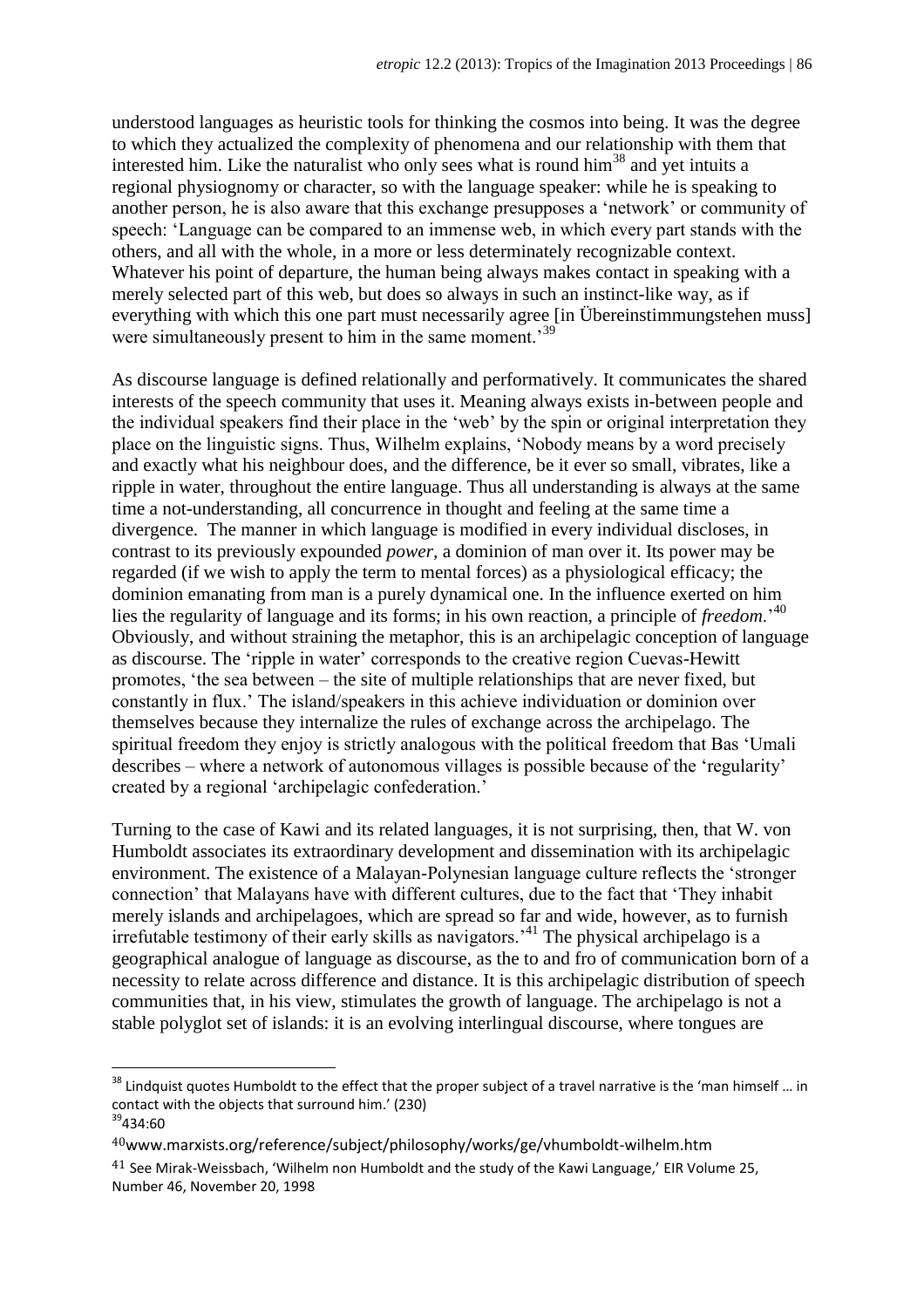constantly morphing, innovating and migrating. The key point here is languages will be favoured that relate easily, which *travel*. Good travelling means in this context having a formal or intellectual impulse that lends them a sense of direction (or self-regulation) and a freedom to self-modify.

The grammatical expression of this evolutionary potential and situational flexibility was *accidence*, that part of language that allows the self-modification of words to express speaking positions. 'The inflectional method in its total perfection … alone provides the true, inner firmness for the word with regard to the intellect and the ear, and at the same time distinguish[es] securely the parts of the sentence in accordance with the necessary intertwining of thoughts,<sup> $32$ </sup> It is this combination of firmness and flexibility that allows highly inflected languages to plumb 'the most luxuriant depths of thought.' At the same time a perfected accidence optimizes the scope for communication with others: 'Since it takes each element of speech in its twofold value, in its objective meaning and its subjective relationship to the thought and language, and designates this double relationship in its proportional weight through forms of sound designed for the purpose, it increases the most original essence of speech, articulation and symbolization, to its highest grades.<sup>43</sup> It is the double endowment of accidence, its capacity to facilitate the inner (the mental unfolding of the relationship between ideas) and the outer (the articulation of speaking positions) that leads von Humboldt to characterize a perfected accidence with 'a pure principle in lawful freedom.'

Kawi, then, meets Von Humboldt's beau ideal of language because of its sophisticated accidence; but, on the principle that cultures retain a trace of the geographical region where they grow, it is more than an accident that Malayan-Polynesian language culture has an archipelagic provenance and distribution. A capacity to mark speaking positions, to differentiate different temporal states and degrees of probability, would obviously be critical to building a consensus when peoples from different places met and attempted to find common ground. The affixes and suffixes that signified self and other, singular and plural, subject and object, agency, ownership of the past and design on the future were the hinges of sociability that enabled language to create a common place where differences could be discursively inscribed and regulated. Humboldt's advocacy of inflection as a sign of 'lawful freedom' is sometimes held to indicate racism (notably because of his review of Chinese) but perhaps it expresses an archipelagic conception of languages, in contrast to the continental or self-contained model of communication and culture represented by an imperial power.<sup>44</sup> In this case the bias is political rather than racial: Chinese is perfect in its own way but its mode of representing logical operations, its uninflected but self-consistent grammar, seems to make the evolution of thought and the progressive emancipation of minds impossible: 'Operating perfectly without inflection, Chinese is no longer considered to have a deficient structure; but the inflecting languages are, in his eyes, characterized by a heuristic surplus that results from the repercussions of the formal-phonetic aspect on the mind.'<sup>45</sup> Meissling explains the nature of the surplus as follows: 'Over and above the fact of rendering the idea of a specific activity, the inflecting verb embraces the person, modality and time, activity or passivity without

43

 $\overline{a}$ 42

<sup>&</sup>lt;sup>44</sup>See these remarks of Markus Meissling, Wilhelm von Humboldt and the 'Orient': On Edward W. Said's remarks on Humboldt's Orientalist studies,' [Language Sciences,](http://www.sciencedirect.com/science/journal/03880001) [Volume 30, Issue 5,](http://www.sciencedirect.com/science/journal/03880001/30/5) September 2008, Pages 482–498 .

 $45$  Ibid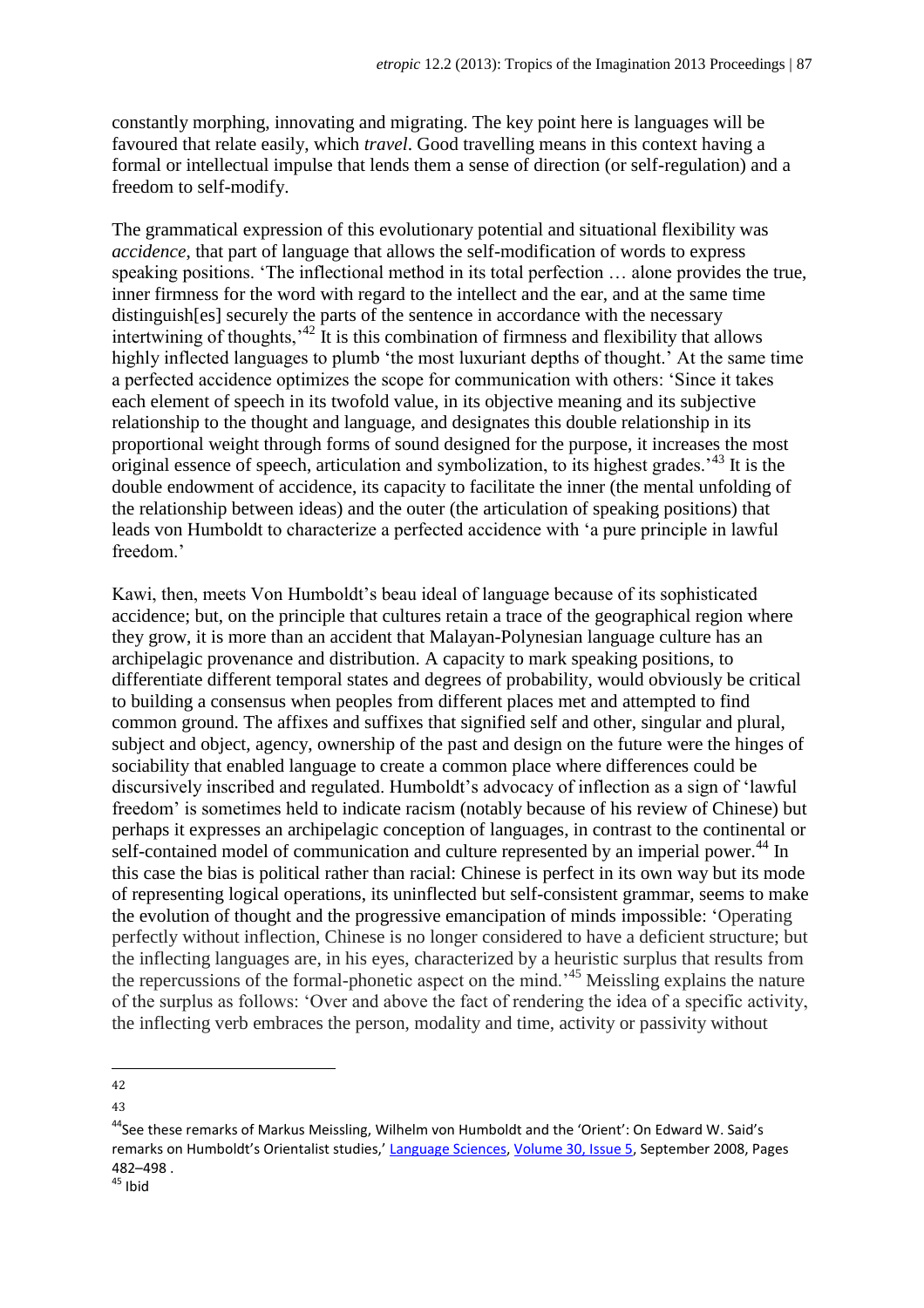recurring to a compilation of different conceptions. It simultaneously expresses all the features of an existing entity.'<sup>46</sup> In other words, it encourages the language participant to understand the speech act performatively, as an act of 'intellectual development.<sup>47</sup>

The parallel between Wilhelm's discursive definition of languages and Alexander's theory of knowledge becomes clearer when their shared interest in defining the relationships *between* phenomena are considered. The key to organizing the 'aggregation' of facts into significant groupings lay in the discovery of 'connecting links', those conceptual lianas that joined separate species, even obscuring their particularities in order to reveal a larger order or physiognomy. In the same way it has been argued that 'Humboldt's critique and transposition of signification-as-representation [illustrated by the phenomenon of grammatical accidence] into language-as-thought serves to illustrate the critical importance of an *originary zone of indistinction* operating between various languages.' Like Alexander's torrid zone, such a zone optimises creative potential, the proliferation of new forms organic and intellectual. Like the sea between of the archipelago which accommodates an infinity of routes, encounters and exchanges, 'this immanent zone has an obscure, but critical function — the production of transcendental field where thought and language co-exist completely intersecting here, diverging there, assembling and re-assembling one another upon an infinite virtual plane.' The methodological corollary of this view is that no language or region of discourse can exist without another (and this is true down to the scale of the individual speaker's relationship with their interlocutor) and that, consequently, just as Alexander's vision of unity must co-exist (and be mediated through) inexhaustible variety, so the 'structural genesis and operative functionality' of Wilhelm's prototypes ('both a set of finite rules as well as a series of constructive procedures') 'cannot be discovered except by empirical investigation of language use in many different languages with widely divergent structures.<sup>48</sup>

Considered as a discourse, the cosmos will speak most truthfully about itself where the connections are most easily observed. This may sound like a truism; in fact, it implies an archipelagic distribution of matter. The scientific observer who discovered the biological principles corresponding to Wilhelm's theory of Kawi was, of course Alfred Russel Wallace. The 'Malay archipelago' favoured the discovery of 'development' – a tropical exfoliation of species and types – because it possessed a near infinity of coastlines, linear zones that at once separated island from island and offered a landing place or site of re-assembly. The relationship between its fertility of invention and its anti-continental nature was captured by Wallace when he wrote: 'The absolute extent of land in the Archipelago is not greater than that contained by Western Europe from Hungary to Spain; but, owing to the manner in which the land is broken up and divided, the variety of its productions is rather in proportion to the immense surface over which the islands are spread, than to the quantity of land which they contain.<sup>49</sup> But it is not simply the extent of the surface. If the islands were too thinly spread, in a hyper-sporadic way, communication between them would be attenuated not intensified. It is the optimal relationship of coastlines to sea between that creates opportunities for transfer and transformation – that fact that islands or landing places can be seen in all directions. With this important topological proviso, in the development of thought, in the

 $\overline{a}$ <sup>46</sup> Ibid

<sup>47</sup> Ibid

<sup>48</sup>fractalontology.wordpress.com/2008/01/28/language-is-not-a-signal-notes-on-wilhelm-vonhumboldt/

<sup>49</sup>Wallace, The Malay Archipelago,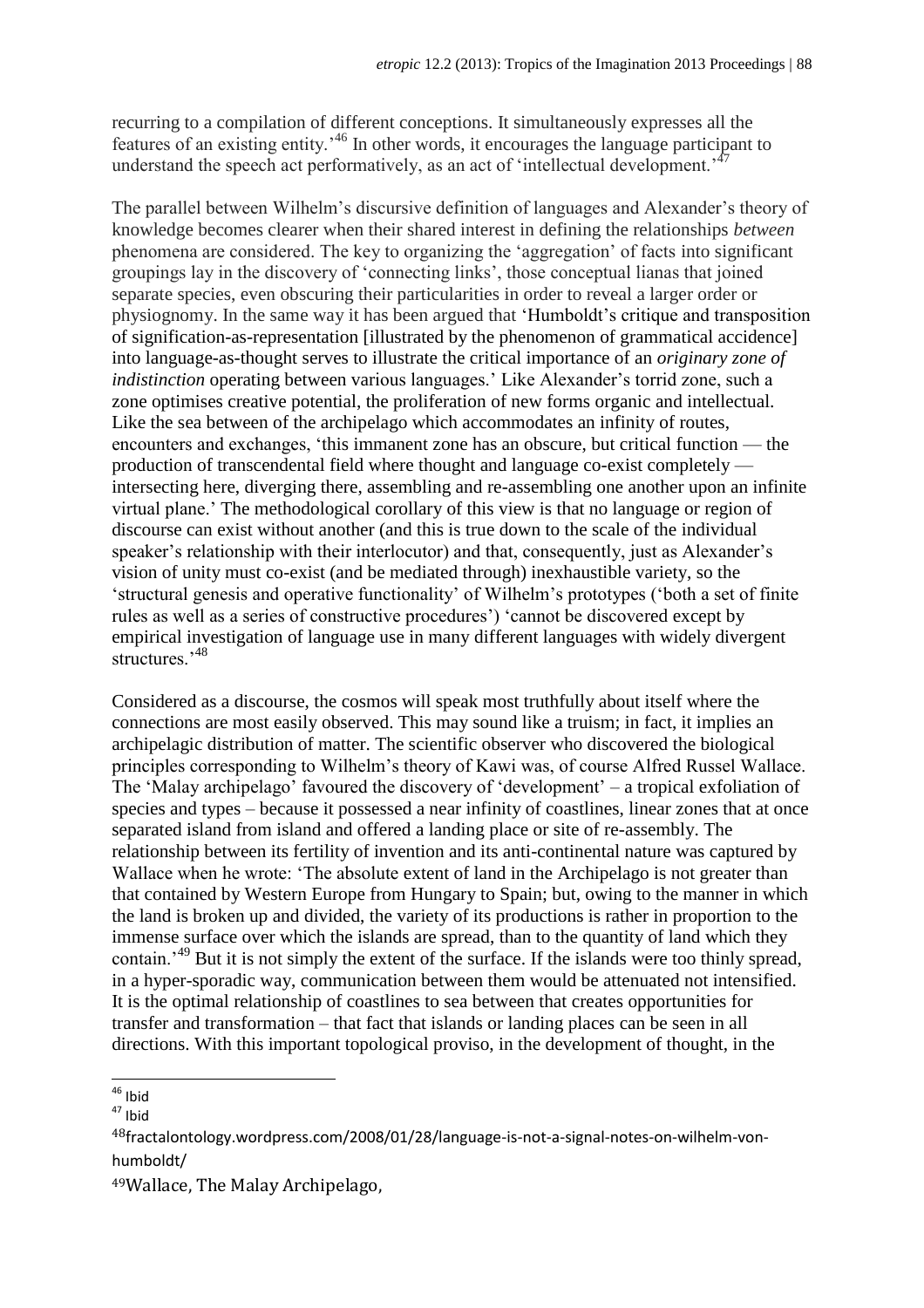development of progressive political systems – and in the development of biological diversity and complexity – the 'sea between' is everything. It is the immanent zone where new ideas, new laws and new species can, and perhaps must, come into being.

The archipelago provided both Darwin and Wallace with a regional case study for the apparent phenomenon of zoological regions: in the formation of the archipelago could be reconstructed the formation of biogeographical regions. As Jane Camerini notes, 'From an evolutionary point of view, a naturalist would not expect an archipelago of physically similar islands to be populated with strikingly different animals on its western and eastern ends.<sup>50</sup> To explain the striking contrast between the biota either side of what became known as the Wallace Line, the naturalist, without the advantage of tectonic plate theory imagined, that the Malay archipelago was the result of submarine volcanic activity which, over time, had thrown up between the great continents of Australia and Asia 'an irregular archipelago of islands.<sup>51</sup> Supposing that these islands 'would sometimes become connected with the land on one side or other of the strait, and at other times again be separated from it,<sup>52</sup> the migrations of animals outwards from either continent might lead to the situation observed between Bali and Lombok where despite their close proximity, the islands exhibited 'an almost unmixed sample of the productions of the continents of which they had directly or indirectly once formed a part.<sup>553</sup> But, whatever the correct geological theory was, the salient point was that the evolution of the archipelago and the evolution of species went together. And this was true even without Wallace's brilliant theorizing. As Charles Darwin had speculated in Notebook B from 1837: 'Species formed by subsidence. Java & Sumatra. Rhinoceros. Elevate & join keep distinct. Two species made.'<sup>54</sup> Forces of disaggregation and re-aggregation provided the longterm environmental changes hypothesized as necessary for the transformation of species into new species – and for their continuing distinctness in the event of later sympatry. The essential environmental mechanism in this scenario was the archipelago.

A feature of tropic theory is the significance it gives to analogies between large and small. In a pre-fractal way it sees self-same patterns repeating themselves at different scales. Humboldt values the tropics not only because they exceed calculation – and therefore stimulate the mind to advance knowledge, regionalizing, grouping and discerning immanent lines of development – but because they bring him closest to the stars. The richness of one is reflected in the richness of the other: 'There the depths of the earth and the vaults of heaven display all the richness of their forms and the variety of their phenomena.'<sup>55</sup> His physical geography is, in this sense, also a poetic geography, an art and science of analogy, or tropology, that discerns patterns, or forces of self-organisation operative at different scales. Like Wallace after him, Humboldt is equally interested in the geographical distribution of humans; both held progressive political views. Wallace, in particular, as an advocate of Land Nationalisation, imagined a future England where the redistribution of land would create a new smallholder class, organized presumably in a way resembling Umali's archipelagic confederation. The archipelago is not, then, a metaphor so much as a model or prototype for

<sup>&</sup>lt;sup>50</sup> Jane R. Camerini, 'Evolution, Biogeography, and Maps: An Early History of Wallace's Line, 709

<sup>&</sup>lt;sup>51</sup>The Malay Archipelago, 28

<sup>52</sup> Ibid

<sup>&</sup>lt;sup>53</sup> The Malay Archipelago, 29. Camerini notes the influence of von Humboldt on the emerging interest in the geographical distribution of animals and plants and the emergence of regionalisation a a key concept in protoevolutionary theory. (706)

<sup>&</sup>lt;sup>54</sup> Quoted by Camerini (712) who discusses the corollary of this speculation, 'the distribution of animals with relation to soundings.' (717)

<sup>55</sup> Cosmos 1, 33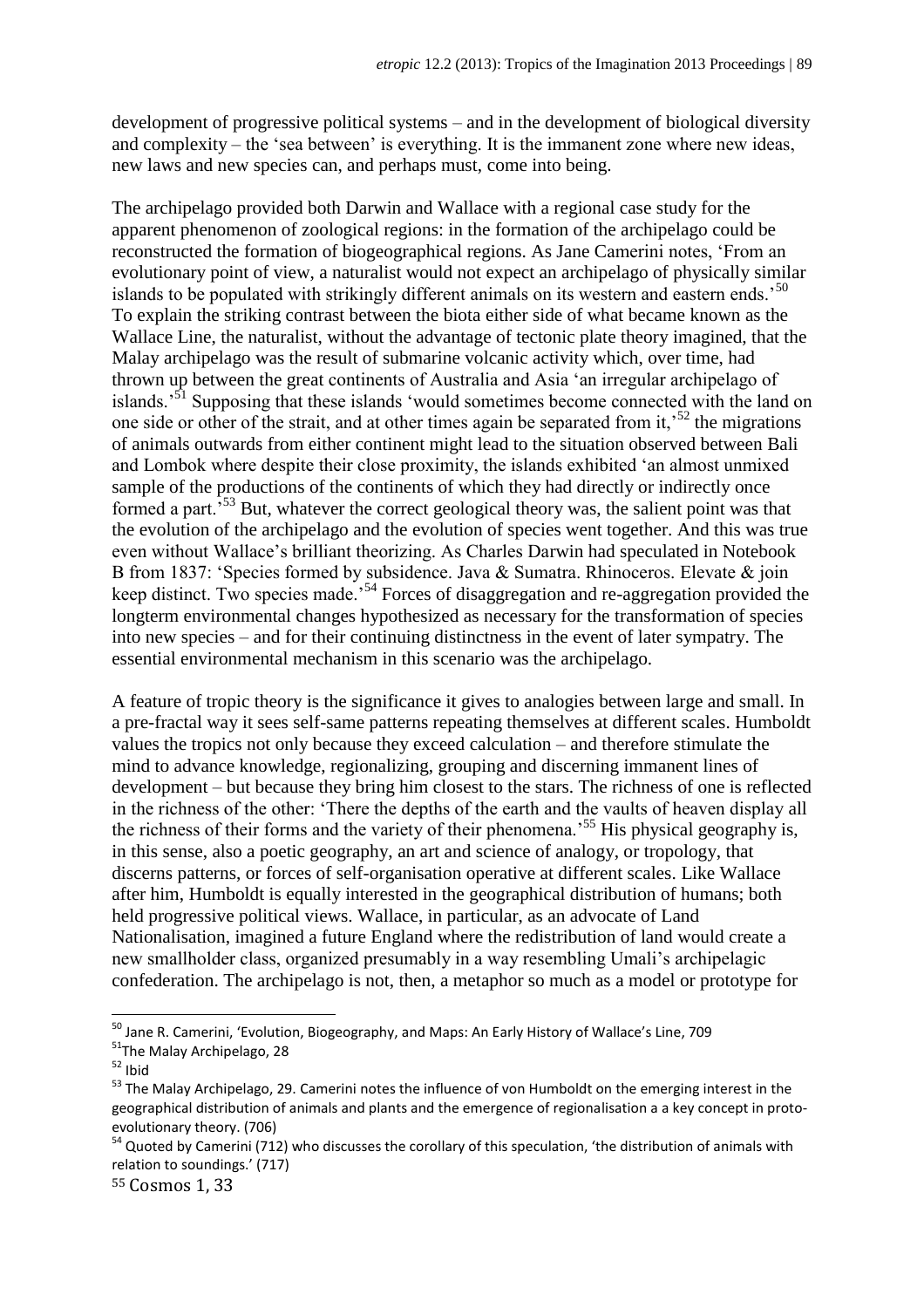conceptualizing complexity, for ordering a universe without reducing it to sterile axioms and generalisations. Its methodological value is to accommodate the 'immense surface', the 'sea between' and, more precisely, the arrangement of islands throughout these. Its form maps communication: without the multiplicity of contacts it demands, discourse would have no need to exist. The clarification of relationships, though, the discovery of the rules governing social intercourse across difference, depends on locating the coastlines, those relative standpoints where the labyrinth of the archipelago, and the desire of exploration it induces, can be contemplated most acutely.

Oddly, one can see a refraction of this relationship between spatial organization and the investigation of complexity at a more intimate scale in Wallace's collecting methods. Wallace paid for his seven years labour in the Malay Archipelago by collecting animals for London collections. His much praised narrative is a also a chilling catalogue of slaughter: the empathetic lobotomy of a man in other respects so alive to the needs of his fellow sentient creatures deserves an important place in the literature of imperial desensitization. Be that as it may, like Humboldt, Wallace found the tropical islands of the Indonesian archipelago strictly impenetrable. He was therefore dependent on earlier European intrusions for access. The tracks opened up for industrial purposes provided him with the *coastlines*, the openings out of the jungle that allowed it to be reached, raided and read. Such pathways began the process of turning a continent of country into an archipelago of forest stands. 'There are certain requisites of a good collecting-ground,' Wallace writes apropos of the island of Batchian: 'In some places there is no virgin forest, as at Djilolo and Sahoe; in others there are no open pathways or clearings, as here. At Batchian there are only two tolerable collecting-places, the road to the coal-mines, and the new clearings made by the Tomore people.<sup>56</sup> In Dore Wallace's efforts to track down birds of paradise were ineffectual until sailors from a visiting Dutch vessel, in cutting down large trees to make firewood to fuel their steamer, "cleared a number of wide, straight paths through the forest in various directions, greatly to the astonishment of the natives, who could not make out what it all meant." Not so Wallace who understood immediately the opportunity offered him: "I now had a variety of walks, and a good deal of dead wood on which to search for insects."<sup>57</sup>

These coastlines had their counterpart in the organization of the narrative. Like Humboldt in the South American tropics, entering the archipelago Wallace felt himself decentred, in danger of being intellectually overwhelmed: 'I have found it impossible to give such an account as I desire of the natural history of the numerous islands and groups of islands in the Archipelago, without constant reference to these generalizations ...<sup>58</sup> By this he meant his bio-geographical regionalization of the archipelago - which was not only a scientific hypothesis but a discursive strategy, one that ultimately led to the re-continentalisation of the archipelago. For, as he stressed, his fivefold division of the Malay Archipelago (the Indo-Malay Islands (Malay Peninsula, Singapore, Borneo, Java and Sumatra), the Timor Group (Timor, Flores, Sumbawa and Lombok), the Celebes Group (Sulawesi and Buton), the Moluccan Group (Buru, Seram, Bacan, Halmahera, Ternate, Tidore, Makian, Kayoa, Ambon, Banda, Gorong and Watubela), and the Papuan Group (New Guinea, Aru, Misool, Salawati and Waigeo) not only aimed at narrative clarity (in fact, Wallace said that he hated 'writing narrative') but at intellectual interest. 'I want something to argue on,' he explained.

<sup>&</sup>lt;sup>56</sup> The Malay Archipelago, 346

<sup>&</sup>lt;sup>57</sup> Ibid. There are many comments of this kind scattered through the book.

<sup>58</sup> Ibid, 29-30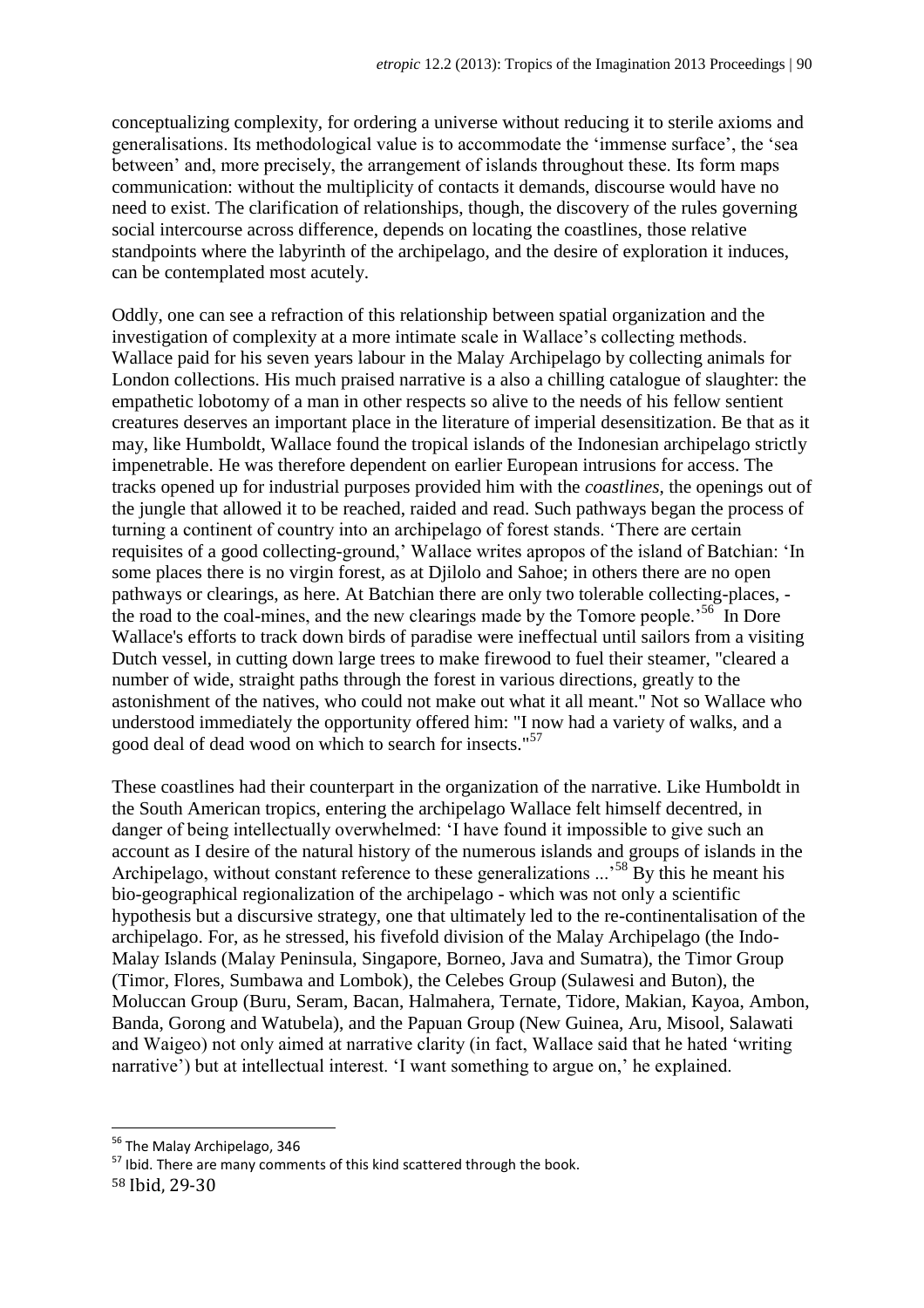Arranging his diaries geographically, rather than chronologically, Wallace introduced the bio-geographical hypothesis, which, in advance as it were, lent the organic richness and abundant fertility he had to describe a regulatory and purposeful framework. Having acknowledged the spread of the archipelago, Wallace saw it as his task to pull it back together, to draw rings around various 'groups' of islands so that their inexhaustible variety could be visualized and rationalized and the reader, unlike the naturalist, could walk a reasonably straight path through virgin territory. The effect of this is to continentalise an archipelagic experience as the persuasiveness of his argument depended on the prior decision to arrange the zone of his exploration into groups of islands, and the consequent segmentation and sedimentary layering of each section of text. Wallace visited the island of Timor three times, briefly staying at Coupang in 1857, returning there for two weeks in May 1859 and finally spending four months at Delli in spring 1861. In *The Malay Archipelago* a synthetic account, combining data from all three visits, is presented, and the chapter where this appears is followed immediately by another providing an overview of the natural history of the Timor Group. Wallace folds together his journals, three chronologically distinct periods or pages are superimposed one on the other because of their reference to the same topos (place) - and by this segmentation and sedimentation a new topos (topic) comes into clearer relief - Timor, no longer simply an island but a rhetorically outstanding step in Wallace's argument.

The evolutionary linearism imposed on the historical record cancels out at every step the spatial history of the fieldwork, with its systole and diastole pattern of repeated passes across seas, ports and coasts, its zigzag of first impressions, misidentifications, reversals and revisions out of which Wallace's own ideas developed. But an interesting consequence of this immense scientific synthesis, through which the spread of the archipelago is reduced to a group of provinces structurally subordinated to a single principle of biogeographical evolution, is that the very clarity of its organization enables to Wallace to infill, as it were, his bare design with a good deal of picturesque narrative detail. Wallace confessed to feeling dreadfully 'the want of copious notes on common everyday objects, sights and sounds and incidents, which I imagined I could never forget but which I now find it impossible to recall with any accuracy,' but in revising his field journals he did everything possible to improve their local colouring, their vivacity of detail and narrative interest. Having cleared a path through the jungle of the data, he is able to plant the text with gardens of descriptive luxuriance that bring the adventure of exploration to life. Again, the garden is not simply a metaphor, or decorative addition: it is the state of higher organization – intellectual enclosure and display – that the whole scientific enterprise drives towards. With typical subtlety Humboldt quibbled: in describing the 'vaporous matter of the immeasurable regions of space,' he would he said have borrowed a Greek phrase which, translated, means 'garden of the universe.' What prevented him from doing this was the association of 'garden' with enclosure – when, presumably the *flowering* stars stretch like Wordworth's daffodils to the edge of the senses and beyond.

Even so, a garden is the thing: it is the region represented as a map. An astronomer like William Herschel, who 'broke through the inclosures of heaven,' was 'like another Columbus [who] penetrated into an unknown ocean, from which he beheld coasts and groups of islands, whose true position it remains for future ages to determine.<sup>59</sup> To map the islands so that their archipelagic constitution could be discerned was the same as mastering the flowering heavens. The old 'inclosures' would be swept away and new templates of organization thrown over the data: the intellectual cultivation of nature would produce new gardens of the

 $\overline{\phantom{a}}$ <sup>59</sup> Cosmos, 1, 87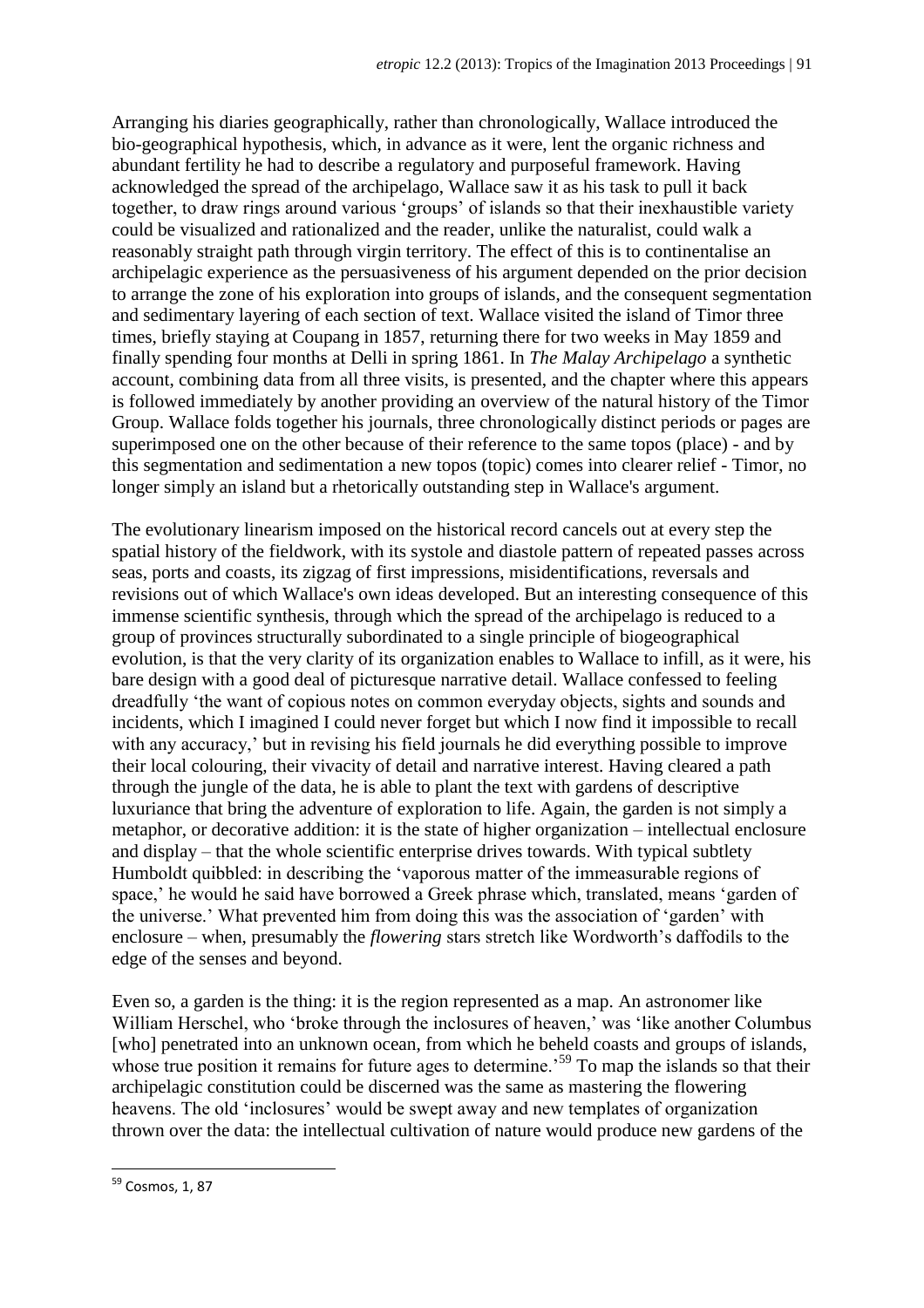mind, systems of classification able to map the true positions and relations of phenomena. In which case, the question becomes: could an archipelagic epistemology survive this reduction – and, given the geo-political applications of archipelagic thinking that have hovered along the borders of this essay, could an archipelagic way of thinking produce at a regional scale a new approach to the governance of the excess – characteristic both of the tropics and of tropological thinking? In his footnote on the etymology of Cosmos, von Humboldt goes on to speculate about the meaning of world, ending with: 'the word appears to have signified among the Goths the terrestrial surface girded by seas (*marei, meri*), the *merigard*, literally garden of seas.<sup>'60</sup> What would that phrase signify in contemporary thinking about the environment? How would an inversion of the continentalist hierarchy, in which the islands (and lands) were placed in the position formerly occupied by the sea, effect theories and practices of regional organization and governance?

Perhaps a new kind of 'worlding' would be possible. If so it could learn from Californian cultural studies scholar Rob Wilson's 'worlding' project. Worlding, in Wilson's conception of it, involves 'a kind of trans-critical process of listening to and caring for one's own lifeworld as well as the related and emergent species of others...<sup>'61</sup>: Against the domineering process of neo-liberal globalisation at home and abroad [...] critical processes and poetic tactics of worlding, as we urge, building up a life world palpably disclosing its lived-in modalities, boundaries, tactics, and historical processes of humanities survival and being-asdwelling [...] we become capable of letting the thing become present and near (located)...<sup>52</sup> The practice of care advocated here stands in strong contrast to the 'hands off' genealogy of western thinking – exemplified respectively by von Humboldt's contemplative Olympianism and Wallace's easy identification of taxonomy with taxidermy. But in order to adapt it to the archipelago, it would be necessary to multiply his regions of care and to cultivate care at a distance. This would not be impossible under Wilson's scheme as he understands regions immanently, as what humans produce when they care about the world. Heidegger, who stands behind his argument, points the way, Wilson says, out of this (global) predicament of carelessness associated with displacement 'by disclosing and activating a process of "being thrown (*Geworfenheit*) into the world," [being] never fully at home in it, always dislocated, "out of joint" as a constitutive condition of lack, social formation, a symbolic-ideological contestation.' It is a formulation that recalls in many ways Wilhelm's concept of discourse, as a negotiation of self-other relations characterized by constant semantic contestation and symbolic expansion.

Identity in these formulations is redefined in terms of identifications. In this case the scatter of the archipelago figures forth Wilson's image of being thrown into the world; for it is not only the individual who is thrown into the world but the world – for, as Humboldt's physical geography of the Darwin/Wallace theory of regionally-related evolution show, the world itself is also in a state of becoming, of formation and contestation. In this archipelago is the first 'garden' of the organizing mind that allows this systole-diastole patterning of reality to be mapped and lent human meaning. Jean-Luc Nancy advances an archipelagic concept of community when he reconfigures the triad necessity (being), possibility (theory) and reality (practice), arguing that 'the politics of linkage [] does not privilege the real either as that on which practice should act or as the action of practice … Between the reality of any fixed community and the possibility of a free subjectivity, the "act of trying" is always neither

<sup>&</sup>lt;sup>60</sup> Ibid, 70 footnote

<sup>&</sup>lt;sup>61</sup> Rob Wilson, *The Worlding Project: Doing Cultural Studies in the Era of Globalisation (Santa Cruz: New Pacific* Press, 2007), 213.

 $62$  Ibid., 216.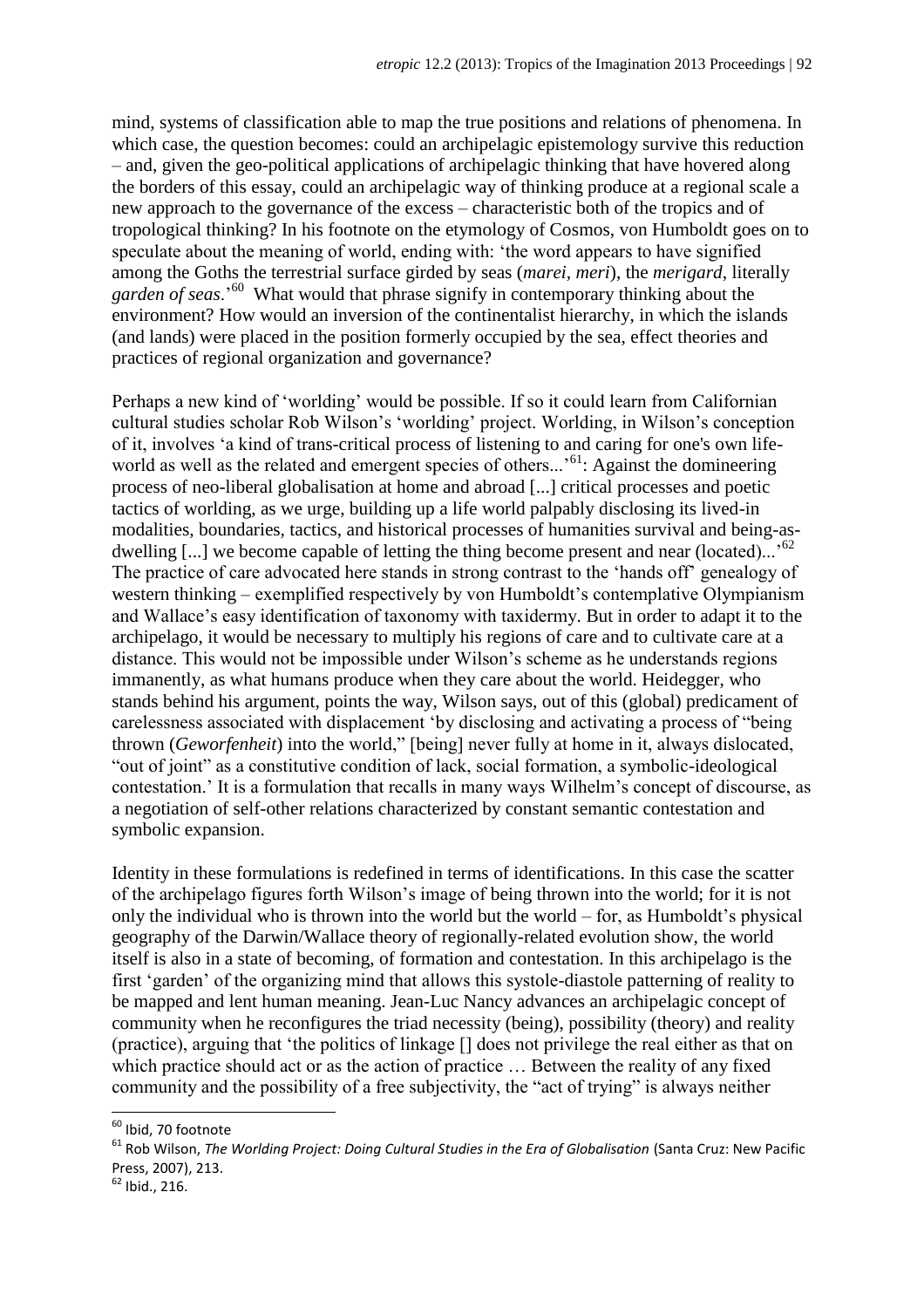possible nor real, neither active nor passive. Like a decision, it remains to be repeated in order to have occurred. And what it acts upon is unities that are other knots in turn (i.e. other knottings (neither simply possible nor simply real) in the process of being tied up and coming untied, and with which it – passively also – finds itself tied up).<sup>553</sup> Nancy's idea of knots recalls Descartes' vertical theory of the organization of the heavens. It is also reminiscent of Wilhelm von Humboldt's notion of the individual spinning himself into and out of language.

But perhaps a capacity to live in the linkages, along the coastlines of identification, is the way identity is ordinarily worked out in the archipelago. According to Vanja Hamzic, 'the world's largest archipelagic state' (Indonesia) exhibits a distinct 'cultural and spiritual plurality'<sup>64</sup> -'The turbulent tides of trading, migration and warfare have raged along their shores for centuries, moulding syncretic ethnoscapes, wherein an islandic self is dynamically negotiated between the allegiance to local narratives and the need to adjust to foreign winds, be they of Indic, Arab, colonial European or some other more or less distant origin.<sup>'65</sup> Here, again, a tropical politics is indicated. That is, literally and figuratively, a habitual turning towards and away from the other. The imperial tour is replaced by the postcolonial detour. Instead of a new neo-nationalism – a fresh attempt to subordinate the archipelago to nationalist selfinterests – a distributed self-government is advocated. This project is forcefully identified by Edouard Glissant: 'Archipelagic thinking flows along with the course of our worlds. It borrows from their ambiguity, fragility, and derivativeness. It accepts the practice of detour, which is neither escape nor renouncement ... Is it to renounce self-government? No, it is to accord with that which, from the world, has diffused into the archipelagos precisely, the diversities in expanse, which nevertheless gather the shores and marry the horizons.'

But how is this to be translated into political, social and cultural praxis? How is the 'worlding' of the archipelago to be translated into a movement that might produce new approaches to the governance of the diffused as such? One finding of this essay is that a Humanities worthy of its name changes its character when it pursues tropical knowledge; for in the tropics one cannot divorce observation from production – this is the necessity under which any tropical discourse labours, to confront the ethical and aesthetic responsibilities involved in reducing the infinite to what can be conceived and manipulated. Glissant continues, 'We recognize that which existed in the continental, in its thickness, and which weighed heavily on us in the sumptuous thinking of the system that until today controlled the History of humanities; and that they are no longer adequate to our explosions, neither to our history nor to our no less sumptuous wonderings. Archipelagic thinking, based upon archipelagos, opens these seas to us.'<sup>66</sup> The new humanities will need to be transdiciplinary in Wilson's sense but also productive. It will need to locate itself conceptually on the coast – and to understand the coast differently, not simply as a metaphor of connectedness but as an amphibious zone that, at a that smaller scale, is also constituted and inhabited archipelagically.

The difference of archipelagic consciousness in the practice of coastal communities in the archipelago is that their self-understanding is environmentally grounded. Picking up on the ontological implications of living by the sea – or, as John Havea puts it, living as people 'of/f the boundary,' Nancy Victorin-Vangurud remarks: 'An archipelagic imagination seeks fluid

66

<sup>&</sup>lt;sup>63</sup> Jeffrey S. Librett, 'Between Meaning and Power' in Ibid, 124-125

 $64$  158

 $65$  Ibid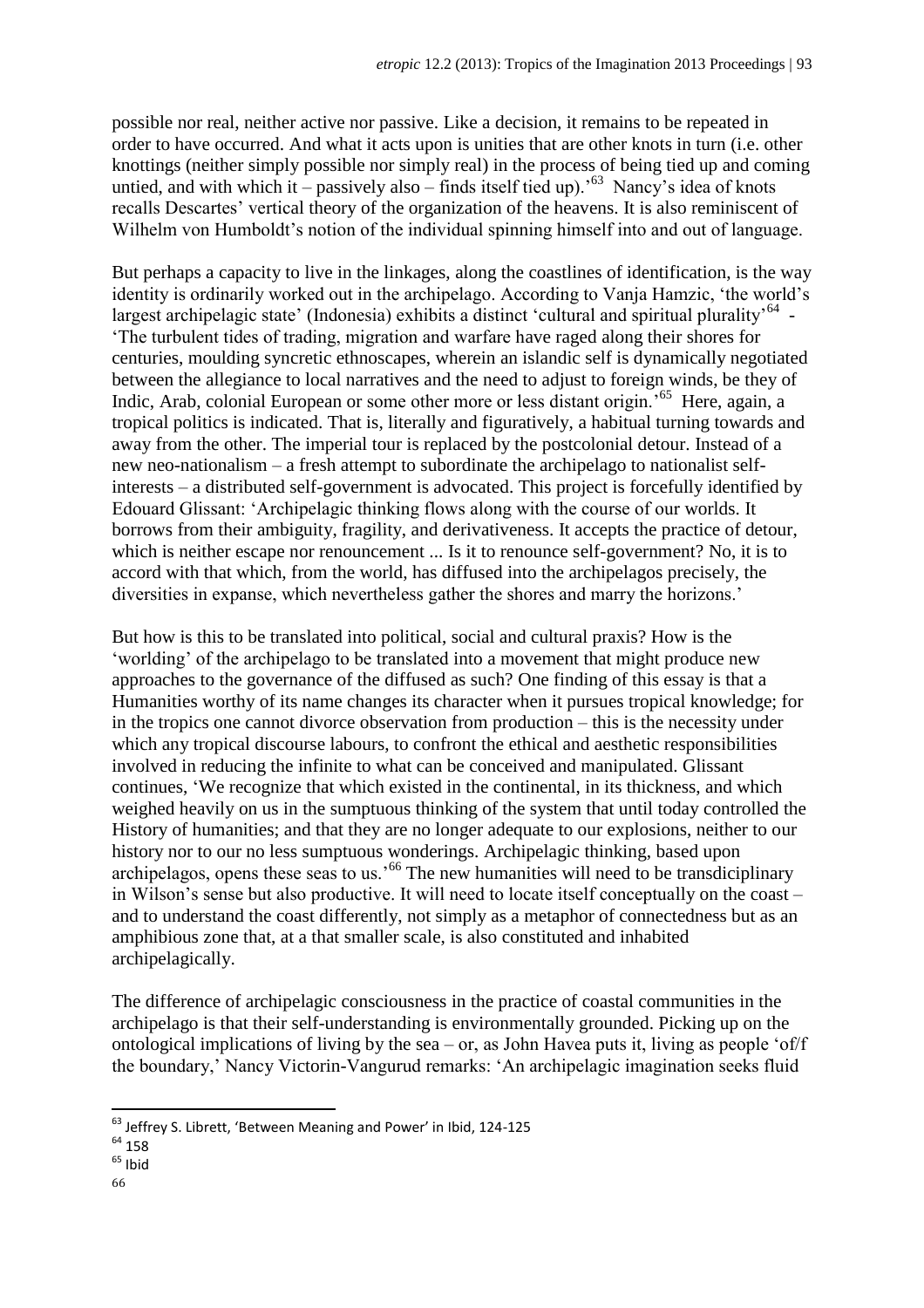boundaries without reducing any one subject to "the Same". The image opens up a horizon where one's identity is constituted in and through the communal, even cosmological ontology of "interbeing", where people remain responsive and accountable to each other, other beings, the land and the sea.'<sup>67</sup> Whatever the typology, 'In an archipelago the water between islands is typically called a channel or passage …' But, as I have indicated, passage, the sea between, is not simply a geographical concept, it is a way of organizing concepts differently. The nation-state, for example, finds itself vulnerable to an eco-poetics of the edge, to a reevaluation of fluidity. To return to our region, Lanani Marika of north-east Arnhem Land explains, 'We sing from the shore to where the clouds rise on the horizon,' adding 'this is why we always have to live here. So that we can see the water going out and coming in ...' The *Tjerri* or Sea Breeze Dreaming (*ngirrwat*) has a site and 'Both humans and non-human phenomena born of these sites are seen as incarnations of the *ngirrwat*.'<sup>68</sup> Similarly, again, in Yolngu culture we are told that 'The perceptions of water are fluid and ambiguous depending on context and a person's ancestral affiliation reflecting the many faces of those looking at it.<sup>569</sup>

As Marcia Langton writes in another context, 'Along with other features of the natural world, the estuarine zone is not just a bio-physical feature, but a metaphorical reference to knowledge.'<sup>70</sup> Place as passage, self as other or spirit double, orientation as authority and responsibility: these are perceptions of place integral to life in the archipelago. Such an awareness has implications for regional governance, a proposition that forms the subject of 'Ocean Connections', an archipelagic conversation beginning in northern Australia and seeking to engage like-minded, predominantly coastal communities around and across the Arafura and Timor seas. This is not the place to enlarge on it here, except to note that it seeks to mobilise a tropical knowledge or way of knowing the world, one that understands the role of the humanities in producing care at a distance as simultaneously ethical, aesthetic and performative. It is not the kind of project likely to attract national funding, for obvious reasons. It is not even a project, rather a self organizing region of conversations and actions aimed at mapping an archipelagic discourse about local knowledges and their linkages. It will be a process of simultaneous assembly and detour, and its graphical representation over time would like something like a picture of turbulent flow, an evolving system of vortices.

But perhaps the most radical turning about envisaged here for the governance of excess is already found in Indigenous ontologies. It is a description of the world that acknowledges the fact that it is turning. Yardaman elder Bill Yidumduma Harney's description of the turning universe perceived in the slow rotation of the stars suggests as much. According to him, he space between sky and earth is not a third entity: it is the sky and earth considered as a composite movement form, an 'up-and down'. Harney compares this inter-relational domain to the way 'The spider web can fly.<sup>'71</sup> When it flies, it remains anchored to the spider who lets out the thread. In a way, someone walking at night is let out by the stars – 'Everything becomes a star in the night … Human become a star called Milijurn. They come down from sky to ground. If you wake up at 1 o'clock in the night or 2 o'clock, you just lay down and just watch them. You see all the stars all dancing!<sup>'72</sup> The allusion is not simply to their punctiform scintillation but to the impression that the heavens are turning – 'Planets making

- <sup>68</sup> Marett, 28
- $69$  Ibid, 80

 $\overline{\phantom{a}}$ 

<sup>70</sup> Langton,

<sup>72</sup> Ibid., 59

<sup>67</sup> 165-166

<sup>&</sup>lt;sup>71</sup> Cairns and Harney, Dark Sparklers, 43